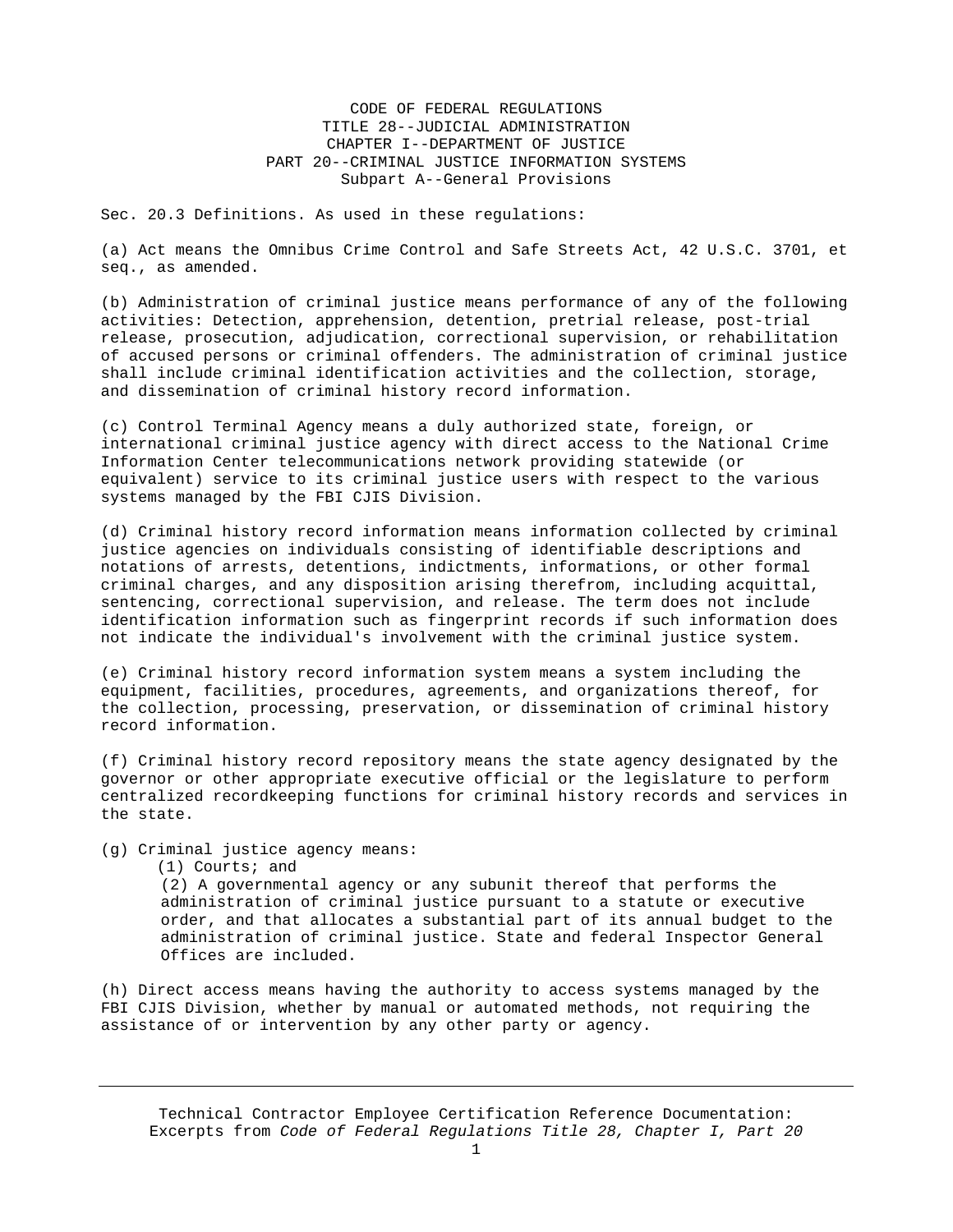(i) Disposition means information disclosing that criminal proceedings have been concluded and the nature of the termination, including information disclosing that the police have elected not to refer a matter to a prosecutor or that a prosecutor has elected not to commence criminal proceedings; or disclosing that proceedings have been indefinitely postponed and the reason for such postponement. Dispositions shall [[Page 391]] include, but shall not be limited to, acquittal, acquittal by reason of insanity, acquittal by reason of mental incompetence, case continued without finding, charge dismissed, charge dismissed due to insanity, charge dismissed due to mental incompetency, charge still pending due to insanity, charge still pending due to mental incompetence, guilty plea, nolle prosequi, no paper, nolo contendere plea, convicted, youthful offender determination, deceased, deferred disposition, dismissed-civil action, found insane, found mentally incompetent, pardoned, probation before conviction, sentence commuted, adjudication withheld, mistrial- defendant discharged, executive clemency, placed on probation, paroled, or released from correctional supervision.

(j) Executive order means an order of the President of the United States or the Chief Executive of a state that has the force of law and that is published in a manner permitting regular public access.

(k) Federal Service Coordinator means a non-Control Terminal Agency that has a direct telecommunications line to the National Crime Information Center network.

(l) Fingerprint Identification Records System or ``FIRS'' means the following FBI records: Criminal fingerprints and/or related criminal justice information submitted by authorized agencies having criminal justice responsibilities; civil fingerprints submitted by federal agencies and civil fingerprints submitted by persons desiring to have their fingerprints placed on record for personal identification purposes; identification records, sometimes referred to as ``rap sheets,'' which are compilations of criminal history record information pertaining to individuals who have criminal fingerprints maintained in the FIRS; and a name index pertaining to all individuals whose fingerprints are maintained in the FIRS. See the FIRS Privacy Act System Notice periodically published in the Federal Register for further details.

(m) Interstate Identification Index System or ``III System'' means the cooperative federal-state system for the exchange of criminal history records, and includes the National Identification Index, the National Fingerprint File, and, to the extent of their participation in such system, the criminal history record repositories of the states and the FBI.

(n) National Crime Information Center or ``NCIC'' means the computerized information system, which includes telecommunications lines and any message switching facilities that are authorized by law, regulation, or policy approved by the Attorney General of the United States to link local, state, tribal, federal, foreign, and international criminal justice agencies for the purpose of exchanging NCIC related information. The NCIC includes, but is not limited to, information in the III System. See the NCIC Privacy Act System Notice periodically published in the Federal Register for further details.

(o) National Fingerprint File or ``NFF'' means a database of fingerprints, or other uniquely personal identifying information, relating to an arrested or charged individual maintained by the FBI to provide positive identification of record subjects indexed in the III System.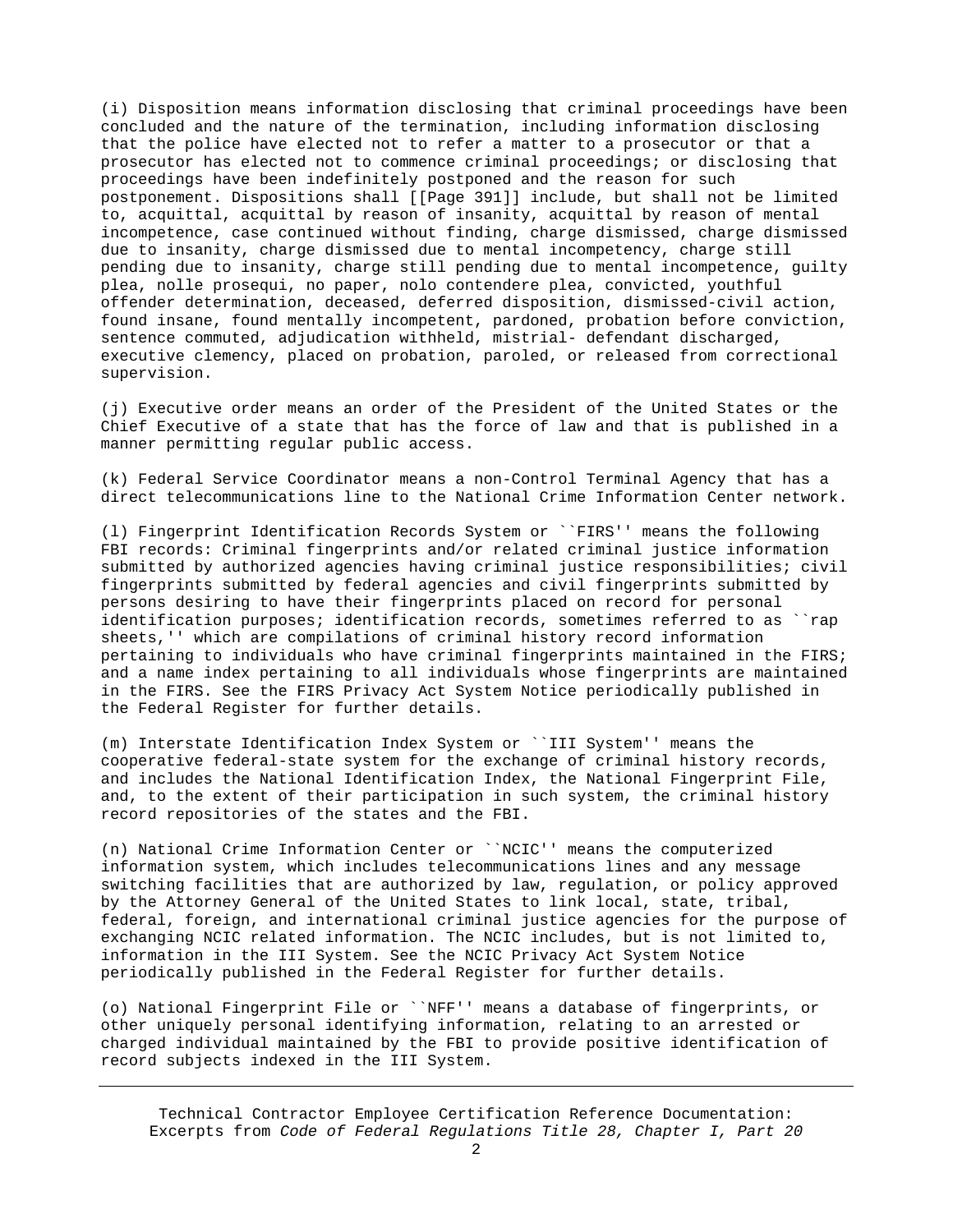(p) National Identification Index or ``NII'' means an index maintained by the FBI consisting of names, identifying numbers, and other descriptive information relating to record subjects about whom there are criminal history records in the III System.

(q) Nonconviction data means arrest information without disposition if an interval of one year has elapsed from the date of arrest and no active prosecution of the charge is pending; information disclosing that the police have elected not to refer a matter to a prosecutor, that a prosecutor has elected not to commence criminal proceedings, or that proceedings have been indefinitely postponed; and information that there has been an acquittal or a dismissal.

(r) State means any state of the United States, the District of Columbia, the Commonwealth of Puerto Rico, and any territory or possession of the United States.

(s) Statute means an Act of Congress or of a state legislature or a provision of the Constitution of the United States or of a state. [Order No. 2258-99, 64 FR 52226, Sept. 28, 1999] [[Page 392]]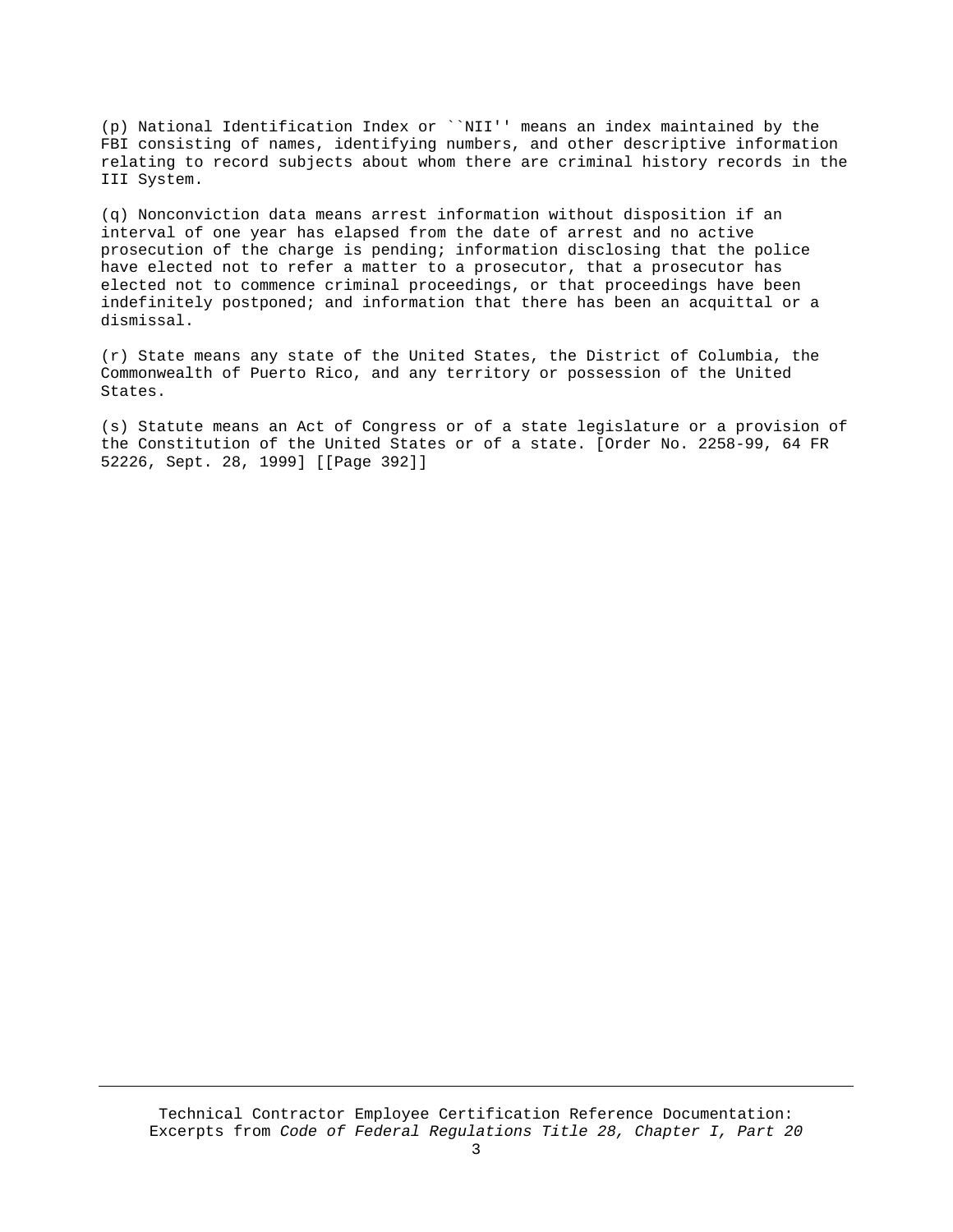CODE OF FEDERAL REGULATIONS TITLE 28--JUDICIAL ADMINISTRATION CHAPTER I--DEPARTMENT OF JUSTICE PART 20--CRIMINAL JUSTICE INFORMATION SYSTEMS Subpart C--Federal Systems and Exchange of Criminal History Record Information

Sec. 20.33 Dissemination of criminal history record information.

(a) Criminal history record information contained in the III System and the FIRS may be made available:

(1) To criminal justice agencies for criminal justice purposes, which purposes include the screening of employees or applicants for employment hired by criminal justice agencies;

(2) To federal agencies authorized to receive it pursuant to federal statute or Executive order;

(3) For use in connection with licensing or employment, pursuant to Public Law 92-544, 86 Stat. 1115, or other federal legislation, and for other uses for which dissemination is authorized by federal law. Refer to Sec. 50.12 of this chapter for dissemination guidelines relating to requests processed under this paragraph;

(4) For issuance of press releases and publicity designed to effect the apprehension of wanted persons in connection with serious or significant offenses;

(5) To criminal justice agencies for the conduct of background checks under the National Instant Criminal Background Check System (NICS); (6) To noncriminal justice governmental agencies performing criminal justice dispatching functions or data processing/ information services for criminal justice agencies; and

(7) To private contractors pursuant to a specific agreement with an agency identified in paragraphs (a)(1) or (a)(6) of this section and for the purpose of providing services for the administration of criminal justice pursuant to that agreement. The agreement must incorporate a security addendum approved by the Attorney General of the United States, which shall specifically authorize access to criminal history record information, limit the use of the information to the purposes for which it is provided, ensure the security and confidentiality of the information consistent with these regulations, provide for sanctions, and contain such other provisions as the Attorney General may require. The power and authority of the Attorney General hereunder shall be exercised by the FBI Director (or the Director's designee).

(b) The exchange of criminal history record information authorized by paragraph (a) of this section is subject to cancellation if dissemination is made outside the receiving departments, related agencies, or service providers identified in paragraphs (a)(6) and (a)(7) of this section.

(c) Nothing in these regulations prevents a criminal justice agency from disclosing to the public factual information concerning the status of an investigation, the apprehension, arrest, release, or prosecution of an individual, the adjudication of charges, or the correctional status of an individual, which is reasonably contemporaneous with the event to which the information relates.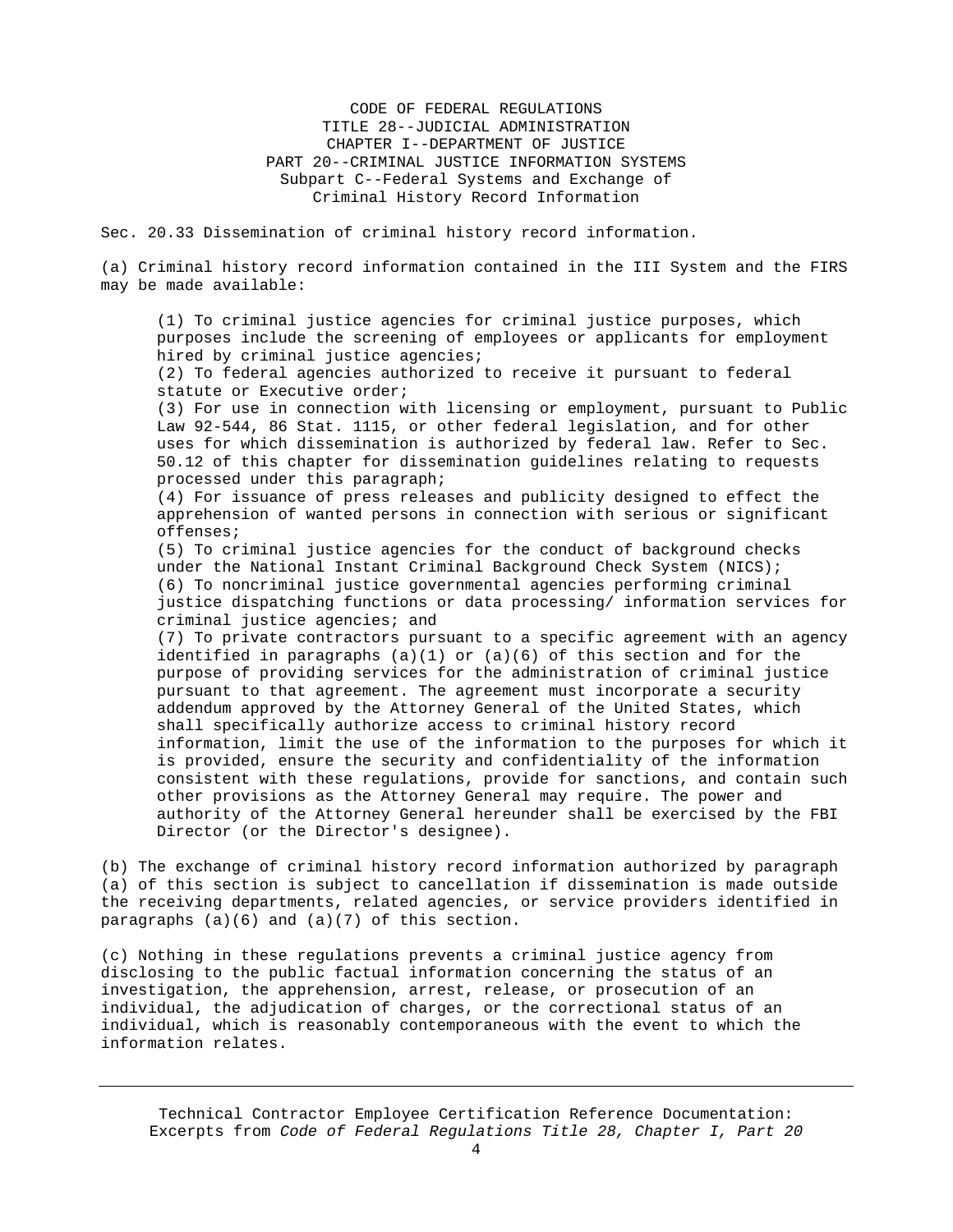(d) Criminal history records received from the III System or the FIRS shall be used only for the purpose requested and a current record should be requested when needed for a subsequent authorized use.